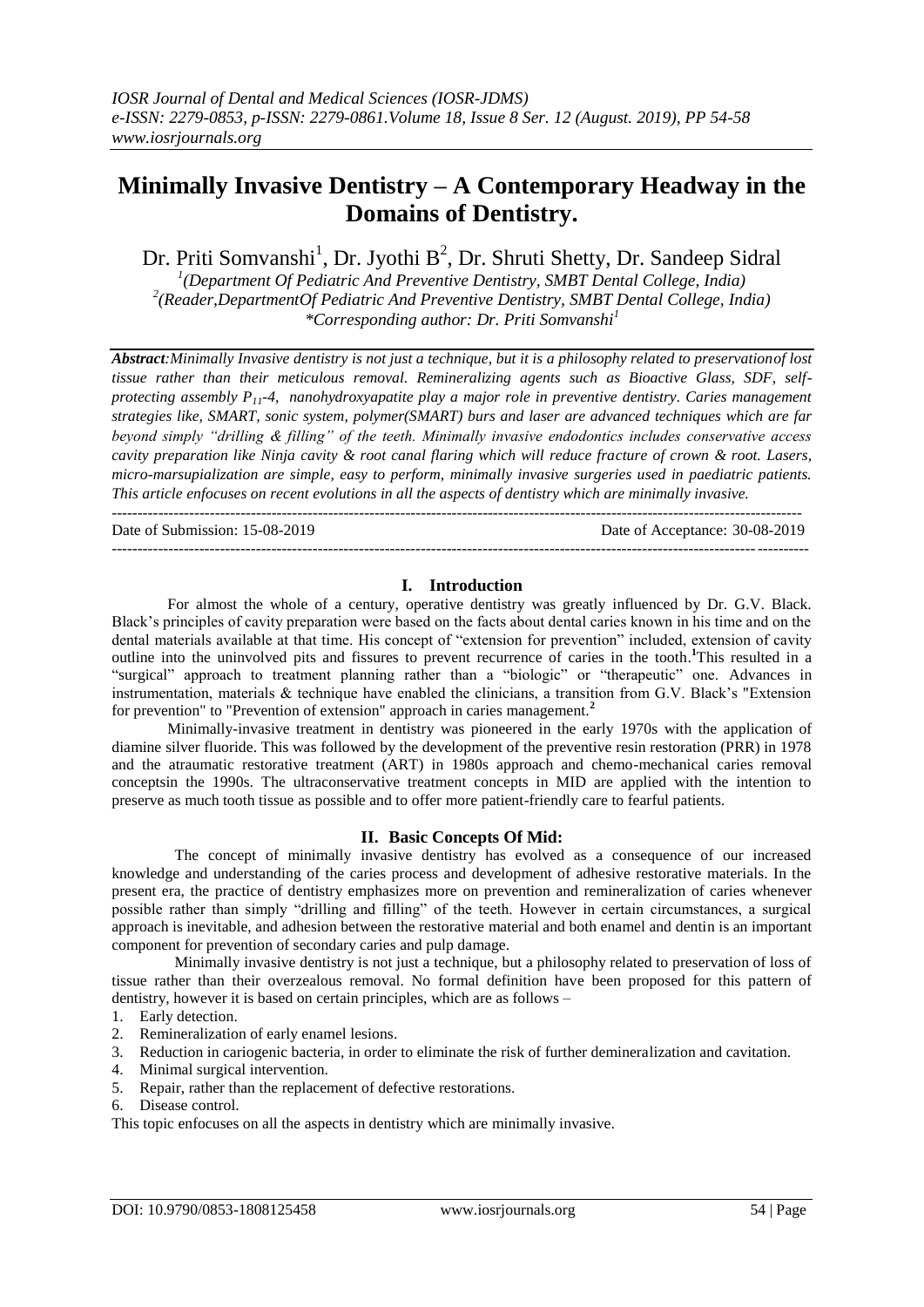### **III. Minimally Invasive Diagnostic Aids: EXTENSIVE CLINICAL OBSERVATION:**

A. The purpose of the examination is to detect visually changes of colour, translucency and structure of the enamel. The use of visual aids (magnifying loupes, minimum  $\times$  2.5) greatly improves the detection rate of initial carious lesions. The changes in colour and translucency of enamel indicate the state of demineralisation of surfaces and sub-surface zones compared with adjacent healthy areas. These visible signs indicating caries, have been rationalised in a classification system, the International Caries Detection and Assessment System (ICDAS).**<sup>3</sup>** The classification includes six codes:

| <b>ICDAS</b> Code | Criteria for visual lesion detection                                          |
|-------------------|-------------------------------------------------------------------------------|
|                   | Sound surface                                                                 |
|                   | Earliest optical change, visible on drying enamel                             |
|                   | Clear enamel change; white or brown blemishes, visible without drying         |
|                   | Localised break in enamel                                                     |
|                   | Dentine not visible                                                           |
|                   | Enamel opaque or greyish, suggestive of an underlying dentine lesion, with or |
|                   | without enamel cavitation                                                     |
|                   | Dentine cavity                                                                |

### **VISUAL EXAMINATION ASSISTED BY PROBING:**

Tactile sensation has long been the principal diagnostic tool in cariology, involving the use of a sharp dental explorer. It is helpful in detecting lesions in pits and occlusal fissures. Furthermore, probing can cause iatrogenic damage to enamel so favouring lesion progression. Probing with a sharp dental explorer cannot be considered a reliable technique for detection of carious lesions.

### **RADIOGRAPHIC EVALUATION**

Bitewing radiographs are the method of choice for early detection of carious lesions, especially on proximal surfaces. Radiographic examination also allows the depth of a carious lesion to be estimated, useful for care planning. The technique involves using a specific film holder with a guide rod and a collimator ring (Rinnangulator).

### **NEW DIAGNOSTIC AIDS**

The development of new diagnostic aids is based on the need for increased detection sensitivity to allow lesions to be identified as early as possible. The new diagnostic tools are classified on the basis of the physical principles that underpin them.The most prominent include transillumination (Diagno.cam, Kavo®) and fluorescence systems (DIAGNOdent, Kavo®; CS 1600 Kodak; VistaCamiX, DürrDental®; SoproLife, Acteon®).

## **OPTICAL TECHNIQUES**

- a. **Optical aids** The visual examination requires optical magnification to be properly conducted. The use of Galilean loupes (magnification  $\times$  2-5) is satisfactory for daily practice.
- b. **Scanned images** Conventional intraoral cameras allow direct viewing of the captured image but their quality is not always satisfactory for diagnosis.
- c. **Fluorescence systems** Fluorescence is light emission provoked by excitation of the molecules in a material due to the absorption of high energy light. This fluorescence helps to selectively remove carious lesions.
- d. **Infrared laser**-The red light and the subsequent fluorescence emissions are carried via optical fibres.Some authors agree that this system has better sensitivity than visual or radiographic examination.
- e. **Quantitative light fluorescence (QLF)**-This technique uses an intraoral camera with CCD technology linked with system for emitting light in the blue/blue-green wavelengths. The fluorescence of the teeth is rendered on a screen after the blue light is filtered out, leaving green light for the image.This system has been considered to be superior to visual examination for detection of initial carious lesions.
- f. **LED cameras**-The newest detection system for carious lesions is the use of intraoral cameras with LED technology. These systems illuminate the tooth, record the fluorescence of the dental tissue and enhance the image using dedicated software.As with QLF systems, the healthy enamel appears green. Demineralised enamel appears blue and dentine is yellow to red, depending on the severity of the demineralisation.

### **IV. Minimally Invasive Preventive Procedures:**

Enamel demineralization is a process which begins at a pH below the critical pH of enamel (pH<5.5). This process is reversible provided that the acidogenic environment of the oral cavity gets neutralized; whereas enamel remineralizationis a natural repair process for non-cavitated lesions and depends on precipitation of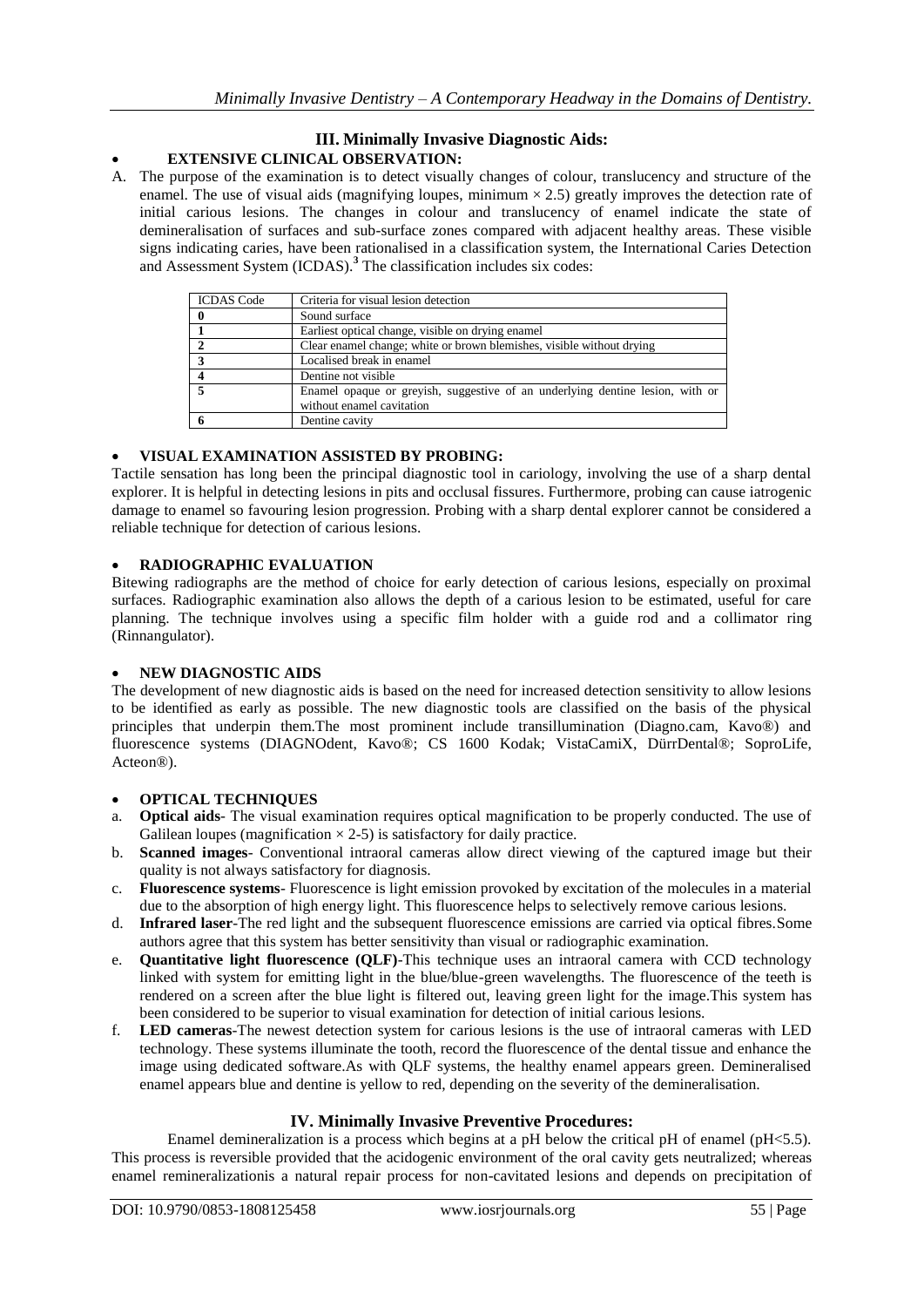calcium, phosphate and fluoride ions on the tooth to form a new mineral. **<sup>4</sup>** The preventive aspect includes various remineralizing agents viz. fluorides, xylitol, nanohydroxyapatite and other calcium and phosphate based remineralizing agents; but, in order to achieve a biomimetic remineralization, the long standing usage of calcium-phosphate based remineralizing agents ceased and the newer agents such as P11-4, Bioactive Glass came into existence in the preventive field.

Low levels of calcium and phosphate can limit enamel remineralization process, when topical fluoride is applied. **<sup>5</sup>**CPP-ACP consists of casein phosphopeptide – amorphous calcium phosphate complex. Casein in CPP can adjust to acid-base environment. In acidic pH, ACP separates from CPP, which leads to an increase in calcium and phosphate levels in saliva and helps in maintaining a state of supersaturation with respect to site. **<sup>4</sup>**The CPP-ACP complexes are stable in the presence of fluoride and have been shown to inhibit demineralization and enhance remineralization.**<sup>6</sup>**CPP-ACPF with 0.2% F content has been reported to have a greater potential for remineralization than CPP-ACP.**<sup>5</sup>**

A calcium and phosphate based remineralizing agent which is based on Anticay technology is a mixture of calcium sucrose phosphate with inorganic calcium phosphates, consisting of 10-12% calcium and 8- 10% phosphorous by weight.**<sup>7</sup>**Calcium sucrose phosphate breaks down into calcium, phosphate and sucrose phosphate ions and acts as a carrier for calcium and phosphate ions in water and saliva. Calcium and phosphate ions are rapidly adsorbed on the tooth surface. These ions are mainly responsible for remineralization of tooth enamel by their common ion effect. Sucrose phosphate ion decreases rate of acid dissolution of hydroxyapatite and inhibits demineralization of tooth enamel. **8**

The remineralization of teeth with fluoride is achieved through the formation of fluorapatite, which is based on the epitaxial growth of the residual crystals. However, due to the lack of ability to guide the formation of mineral crystals, it is difficult for fluoride to result in oriented and ordered mineral crystals on the surface of enamel under physiological conditions. The mineral crystals in mature enamel are highly elongated and oriented prisms of hydroxyapatite. Thus, an ideal mineralizing material should achieve the organization and microarchitecture of mineral crystals that mimic natural ones to the greatest extent possible.**<sup>9</sup>**

Glycine-guided remineralization mimics the natural biomineralization process, where well-oriented rod-like hydroxyapatite crystals are formed which recovers the mechanical properties of the demineralized enamel.**<sup>9</sup>**Xylitol when applied over the demineralized surface of enamel, releases calcium and phosphate in the saliva which in turn reduces the acid formation due to the reduced fermentation of bacteria. This leads to the stimulation of saliva and its increased pH remineralizes the carious lesion. Xylitol reduces the levels of mutans streptococci (MS) in plaque and saliva by disrupting their energy production processes, leading to cell death. This reduces the adhesion of streptococcus mutans to the teeth surface and also reduces its virulence properties. Hence, xylitol acts as a bacteriostatic agent. The uniqueness of xylitol is that it is practically nonfermentable by oral bacteria. **10**

Silver Modified Atraumatic Restorative Technique (SMART) is an alternative caries prevention tool that advances the existing armamentarium. Silver diamine fluoride entered the US market in 2015, whereas since  $19<sup>th</sup>$  century it is used in treating tooth sensitivity. In this technique, silver diamine fluoride is applied and immediately restored with the conventional GIC. Placement of SDF (pH-10) and GIC on the same appointment is useful when dealing with patients that may have trouble managing multiple appointments and lacks regular access to care. By placing SMART restoration, the bacterias are killed and the nutrient source is cut off for any remaining bacteria by placing a chemically sealed restoration that will arrest and remineralize the carious lesion, preserving the tooth structure and enhancing pulp vitality.<sup>11</sup> Single application has been reported to be insufficient for sustained benefit, while annual re-application results in remarkable success, and even greater effects with semi-annual application.**<sup>12</sup>**

The recommended limit of SDF is about 1 drop (25  $\mu$ L) per 10 kg per treatment visit.<sup>12</sup> SDF reduces thecolony-forming unit (CFU) counts of S. mutans, Actinomyces naeslundii and Lactobacillus acidophilus. SDF also inhibits the adherence of S. mutans to tooth surfaces. SDF promotes absorption of calcium in the presence of remineralizing solution. Also, it inhibits calcium dissolution from enamel in the presence of demineralising solution.

### **V. Minimally Invasive Operative Procedures:**

In panorama of major population, "Dental venture is one of the most arduous procedures they can have experienced". The injection site, noise and vibration caused by dental drilling machines is the most well-known cause of fear and anxiety. This can be eliminated using novel operative techniques such as air abrasion, chemomechanical caries removal, FACE (Fluorescence Aided Caries Excavation) and through polymer burs and lasers.

Bioactive Glass air abrasion is a prudent technique of removal of only the decalcified tissues of the teeth, preserving the tooth structure via the release of minerals. The abrasive particles interact with the carious lesion enhancing remineralization. **13**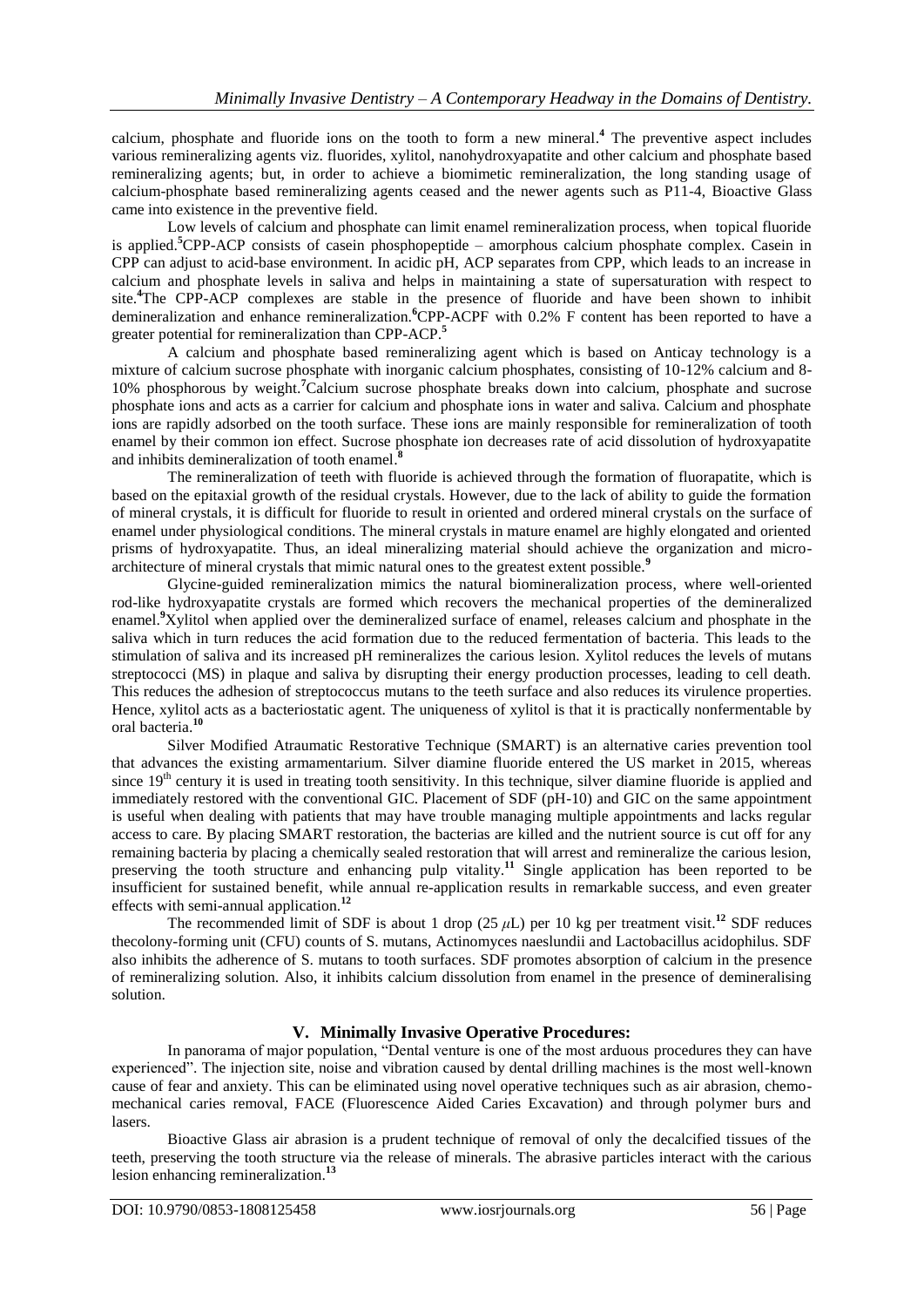Chemo-mechanical methods of caries removal works on the art of using a selective reagent which degrades and partially solubilizes the degraded dentin collagen present in the tooth. **<sup>14</sup>**This method has been an explication for the treatment of patients pursuing substitutes to conventional methods. In Fluorescence Aided Caries Excavation, the violet light (370–420 nm) which is fed into the fiberoptics of a slow-speed handpiece illuminates the operating field during excavation. Then the areas exhibiting orange-red fluorescence are selectively removed.<sup>15</sup>These areas are observed by an operator through a 530nm yellow glass filter in a darkened room. There are several micro-organisms (F. nucleatum, Streptococci, Lactobacilli, Actinomycetes, P. intermedia) which are known to produce fluorescing molecules or 'fluorophores' that emit yellow to red area of visible spectrum under excitation wavelengths.**<sup>16</sup>** Polymer burs, lasers selectively removes the dentinal caries. These polymer burs are self-limiting when they approach the sound dentin, hence preserving the sound tooth structure and hence described as "dentin safe". Smart-prep polymer burs are a relatively recent and naval introduction for selective dentine caries removal.**<sup>17</sup>**

### **VI. Minimally Invasive Surgical Procedures:**

The surgical aspect includes lasers, micro-marsupialization and frenectomy which are minimally invasive surgeries. The traditional frenectomy technique is performed using local anaesthesia, scalpels for incisions and sutures. All this requires surgical dexterity as well as the capacity to work with small patients. Laser technique is an excellent alternative to the traditional surgery. It is simple and rapid to perform, well accepted and tolerated by the patients; requires minimal anaesthesia, with an asymptomatic post-operative period, without relapse. Different wavelengths can be utilized for this procedure and the principle concept to remember for all the wavelengths is that the minimum effective energy must be used because, lower the energy applied, less the damageon the targeted tissue and faster the healing process. Erbium: YAG laser with 2940nm wavelength can be used in paediatric patients. 1.5W at 20pps is a commonly used average power to easily, safely and quickly cut off the frenum.**<sup>18</sup>**

Mucocele is a common oral lesion in children and adolescents. Different techniques have been described for the treatment; however all of them are invasive and they are not always tolerated by the children or their parents. Micro-marsupialization is a surgical technique that involves incising into a cyst and suturing the edges of a subsequent slit to form a continuous surface from the exterior to the interior of the cyst. Micromarsupialization consists in draining the accumulated saliva and creating a new epithelialized tracts along the path of the sutures. It is a minimally invasive technique, and most cases can be carried out under topical anaesthesia alone. The required procedure time is brief (approx. 3min), there is practically no tissue damage or inflammation, and it appears to be a particularly suitable technique for children who cannot tolerate long or invasive procedures.<sup>1</sup>

### **VII. Minimally Invasive Endodontic Procedures:**

Minimally invasive endodontics includes the ultra-conservative access cavity preparation like the NINJA endodontic cavity (NEC) preparation. In NEC preparation, the premolar and molar teeth were accessed in the same way as that of the conservative endodontic cavity (CEC) preparation. Here the chamber roof is maintained as much as possible. The access "NINJA" outline is derived from the oblique projection towards the central fossa of the root canal orifices on the occlusal plane. This allows localization of all the root canal orifices from different visual angulations because the endodontic access is parallel with the enamel cut at 90<sup>°</sup> or more to the occlusal table. The extension is equally balanced between the buccal and the lingual / palatal orifices.**<sup>20</sup>**

Precise, minimally invasive endodontic procedures are carried out with the help of ESX files. These ESX files have patented alternating contact point (ACP) design, which efficiently cleans 3 dimensionally, as the sharp cutting edges engage with the canal walls at opposing intervals. Due to their alternate asymmetrical flute design, the debris moves coronally in a wave-like fashion. The patented ACP design allows the ESX to operate at a low torque setting and higher speed, thereby reducing stresses on the file as well as on the root. ESX files have sharper cutting edges. They maximize safety and efficiency and allows for fewer instruments. The patented booster tip is like having two files in one.

### **VIII. Conclusion**

The benefit for patients from MI lies in better oral health through disease healing, not merely symptom relief. Furthermore, MI may assist in reducing widespread patient dental anxieties, which are usually caused by conventional, highly invasive dental procedures. This evolution of minimum intervention in the history of dentistry have taken the dental professionals to a point where the patients can be treated quickly, easily and comfortably.